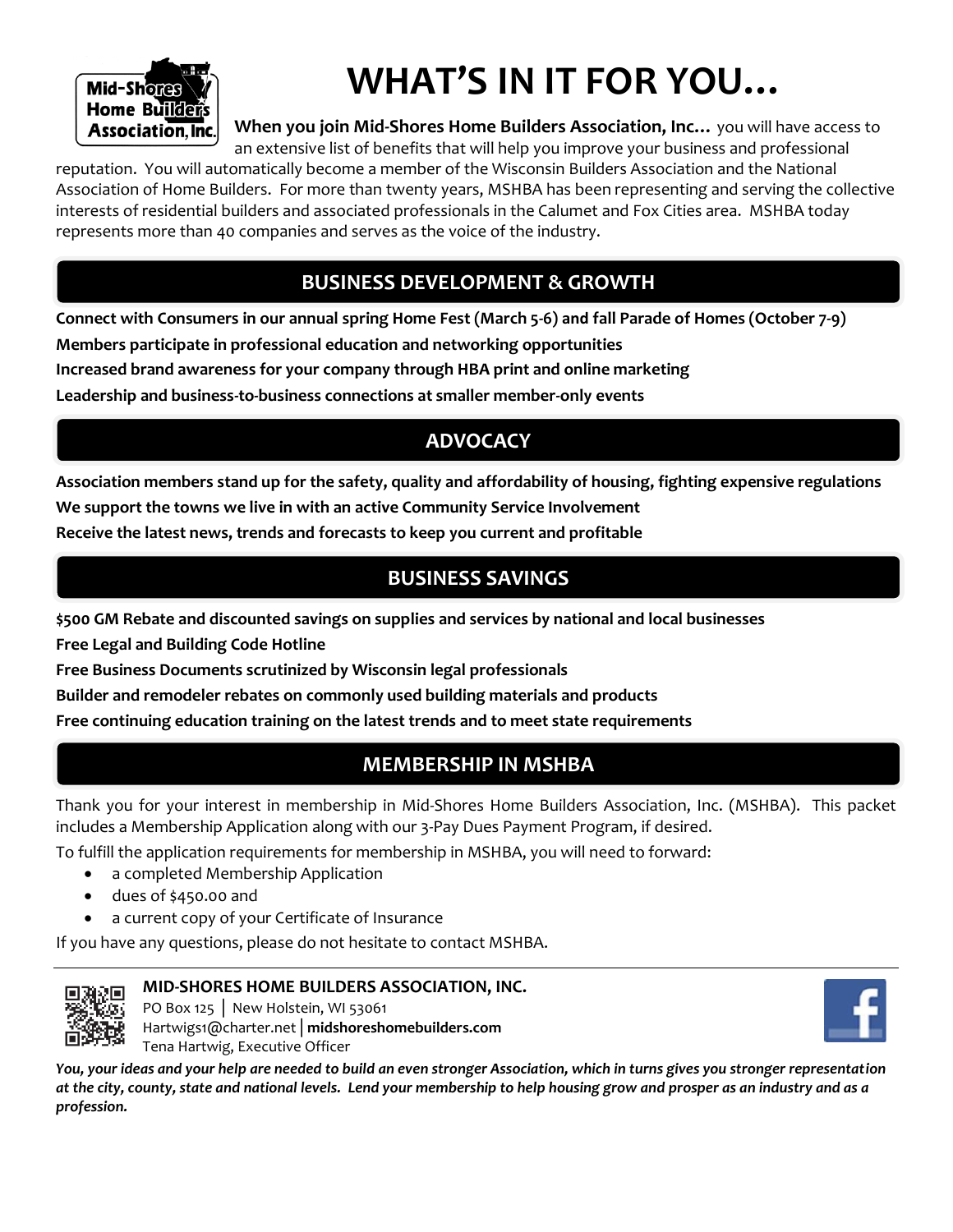|                                                                                                                                             | <b>MEMBERSHIP APPLICATION</b>                                                                                                                                        |  |  |
|---------------------------------------------------------------------------------------------------------------------------------------------|----------------------------------------------------------------------------------------------------------------------------------------------------------------------|--|--|
| Mid-Shores<br><b>Home Builders</b>                                                                                                          | Mid-Shores Home Builders Association, Inc.<br>P.O. Box 125 . New Holstein, WI 53061<br>Phone (920) 898-5030<br>hartwigs1@charter.net . www.midshoreshomebuilders.com |  |  |
| Association, Inc.                                                                                                                           |                                                                                                                                                                      |  |  |
|                                                                                                                                             | Date:                                                                                                                                                                |  |  |
| <b>MEMBER INFORMATION</b>                                                                                                                   |                                                                                                                                                                      |  |  |
|                                                                                                                                             |                                                                                                                                                                      |  |  |
|                                                                                                                                             |                                                                                                                                                                      |  |  |
|                                                                                                                                             |                                                                                                                                                                      |  |  |
|                                                                                                                                             |                                                                                                                                                                      |  |  |
|                                                                                                                                             |                                                                                                                                                                      |  |  |
|                                                                                                                                             |                                                                                                                                                                      |  |  |
|                                                                                                                                             |                                                                                                                                                                      |  |  |
|                                                                                                                                             |                                                                                                                                                                      |  |  |
|                                                                                                                                             | <b>DEBUILDER DE ASSOCIATE</b>                                                                                                                                        |  |  |
|                                                                                                                                             | • Associate Member \$450.00                                                                                                                                          |  |  |
| <b>MEMBERSHIP CLASSIFICATION (check one):</b><br>MEMBERSHIP DUES: · Builder Member \$450.00<br>year's dues must accompany your application. | A current INSURANCE CERTIFICATE showing proof of liability coverage with a minimum of \$500,000 and a full                                                           |  |  |
| <b>REFERENCES:</b>                                                                                                                          |                                                                                                                                                                      |  |  |
|                                                                                                                                             |                                                                                                                                                                      |  |  |
|                                                                                                                                             |                                                                                                                                                                      |  |  |
|                                                                                                                                             |                                                                                                                                                                      |  |  |
| <b>PREVIOUS CUSTOMERS:</b><br><b>SUPPLIER REFERENCES:</b>                                                                                   |                                                                                                                                                                      |  |  |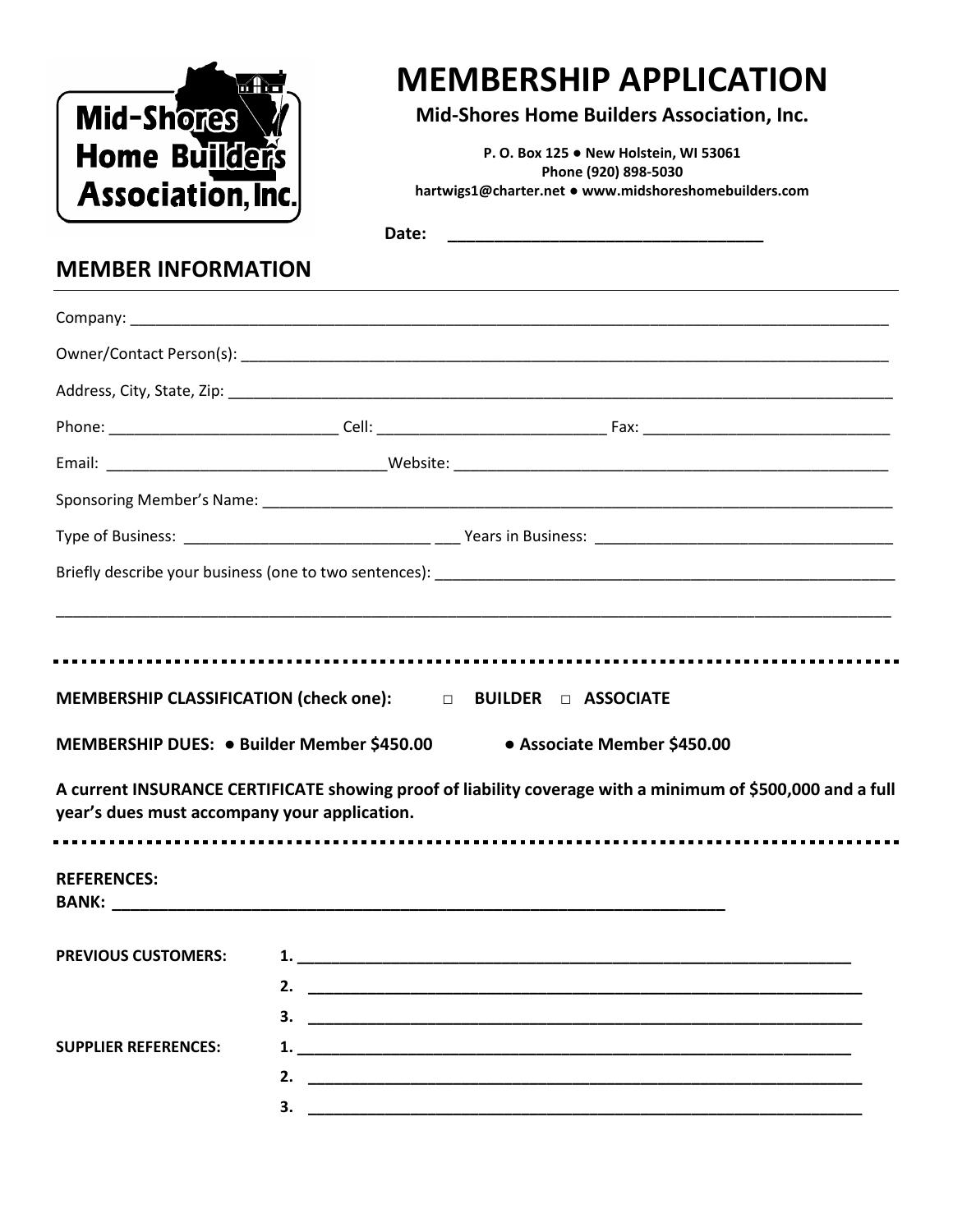

## **MEMBERSHIP APPLICATION**

**Mid-Shores Home Builders Association, Inc.**

**By signing this application, you are authorizing the Review Committee to contact the above References for additional information.**

**This application is subject to the Board of Directors' approval within 60 days of this application date. If this application is denied, a check for the application amount will be returned to the applicant.**

**The Association does not discriminate in membership on the basis of race, color, religious creed, national origin, sex, or ancestry, on the basis of age, against persons whose age is between forty and sixty-five or against qualified handicapped persons or qualified disabled veterans or veterans of the Vietnam era. No question on this application is intended to secure information to be used for such discrimination. This application will be given every consideration, but its receipt does not imply that the applicant will be accepted.**

**I agree to abide by the Constitution and By-laws of the local Association, to which the membership application is directed, of the National Association of Home Builders of the United States, with which it is affiliated, and of the affiliated Wisconsin Builders Association. A remittance of \$67.00 local, \$185.00 state, and \$198.00 national, totaling \$450.00 representing my annual membership dues in the affiliated Associations accompanies this application. Of the amount remitted, a portion shall be used as subscription for one year to all national, state and local newsletters.**

| <b>Applicant's Signature:</b> | Date |
|-------------------------------|------|
|-------------------------------|------|

**ITEMS NECESSARY TO FULFILL APPLICATION REQUIREMENTS:**

- **This APPLICATION completed, signed & dated**
- **A copy of your Certificate of Insurance**
- **Payment by check for \$450.00**

#### **MEMBERSHIP REQUIREMENTS**

**Builder Memberships are available to any person who is, or has been, in the business of building or rebuilding homes, apartments, schools, commercial, industrial, or other structures normally related and appurtenant to a community, or in land development; and who subscribes to NAHB Code of Ethics and is of good character and business reputation.**

**Associate Memberships are available to any person engaged in a trade, industry, or profession related to housing and not inconsistent with the objectives of NAHB or any of its affiliates; and who subscribes to the Code of Ethics, and is of good character.**

#### **Endorsement is required from current sponsoring member.**

Dues payments to Mid-Shores Home Builders Association, Inc. are not deductible as charitable contributions for federal income tax purposes. However, dues payments may be deductible as ordinary and necessary business expenses, subject to an exclusion for lobbying activity. Because a portion of your dues is used for lobbying by NAHB and WBA, 23.1% of the total dues, or \$103.92 is not deductible for income tax purposes. Also please note that of the \$185 you pay in dues to the WBA \$40 of that portion is a mandatory donation to the Building Industry Council, a 501(C)(4) social welfare organization that, through grassroots lobbying, keeps Wisconsin residents informed of state and local regulatory issues that affect the health of the economy in Wisconsin.